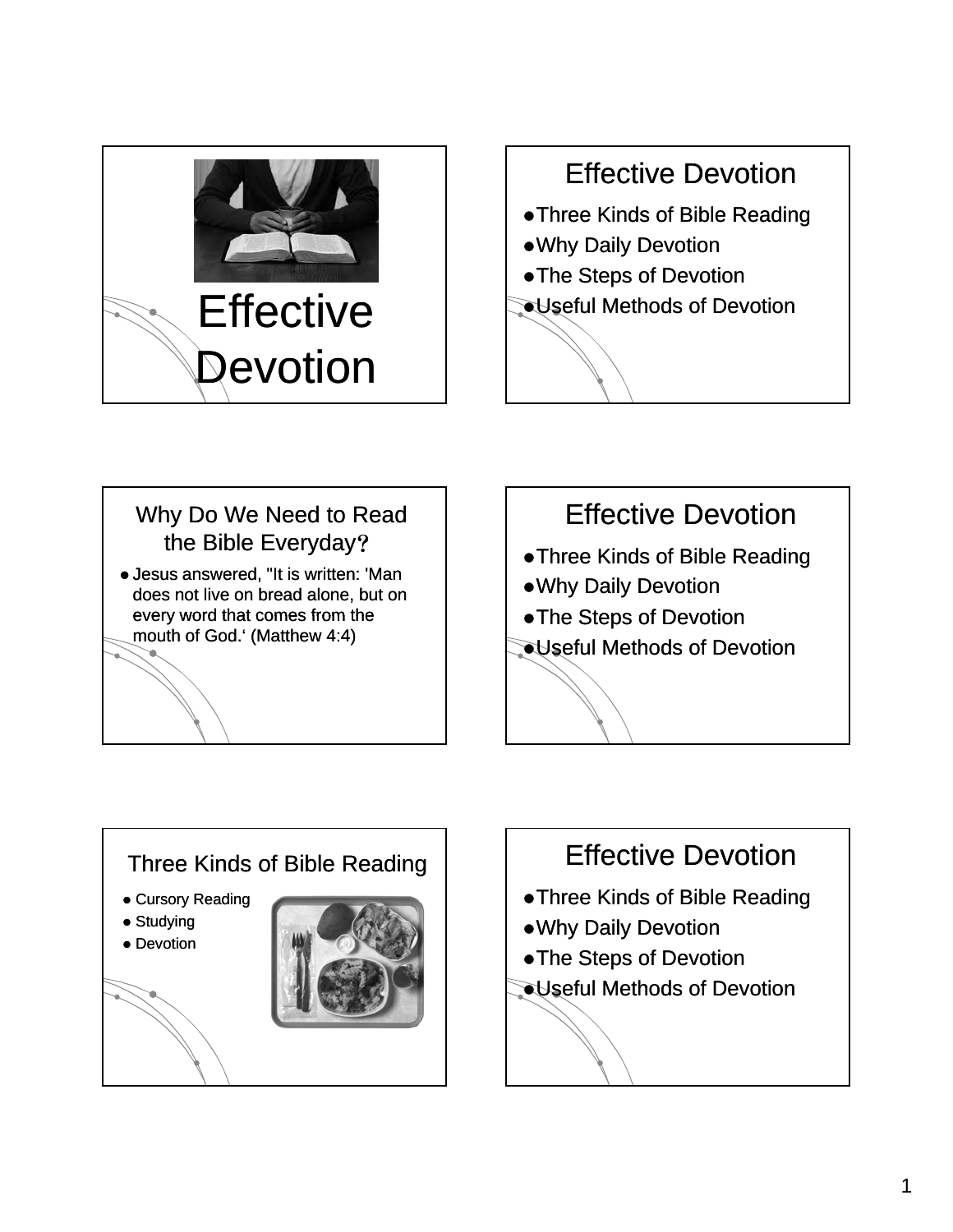## Why Daily Devotion?

- <sup>20</sup>You, however, did not come to know Christ that way. 21Surely you heard of him and were taught in him in accordance with the truth that is in Jesus. 22You were taught, with regard to your former way of life, to put off your old self, which is being corrupted by its deceitful desires;
- z (Ephesians 4:20 4:20-24)

### Why Daily Devotion?  $\bullet$  <sup>23</sup>to be made new in the attitude of your minds; 24and to put on the new self, created to be like God in true righteousness and holiness.





## Common Problems in Daily Devotion

- $\bullet$ Inconsistent,
- Rushing Through

**Just Reasoning, Little** Emotional Encounter with God

**MWANCONSISTENCY** 

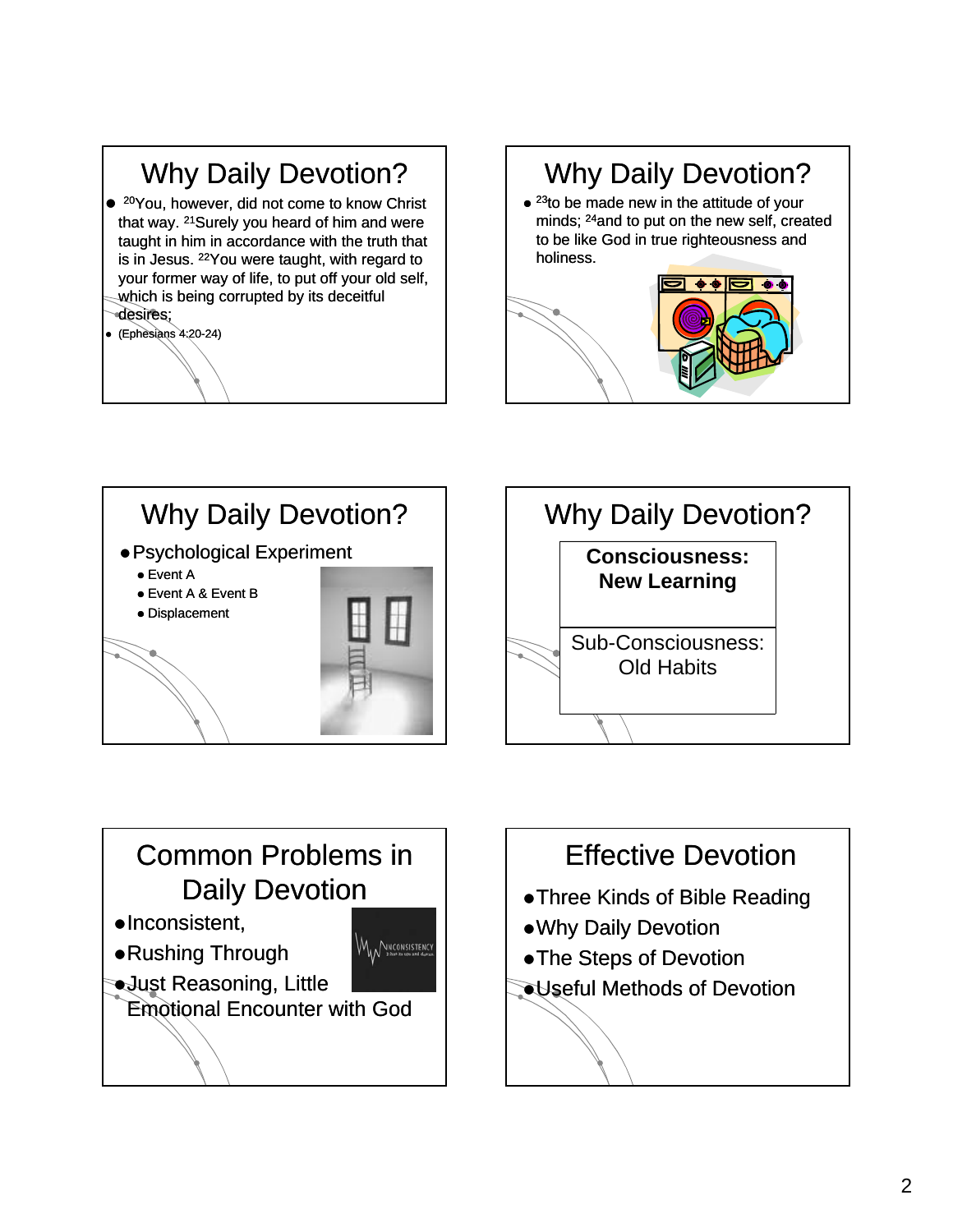#### The Steps of Devotion

z **" Very early in the morning, while it was still dark, Jesus got up, left the house and went off to a solitary place where he prayed solitary place, where he prayed. " (Mark 1:35)**